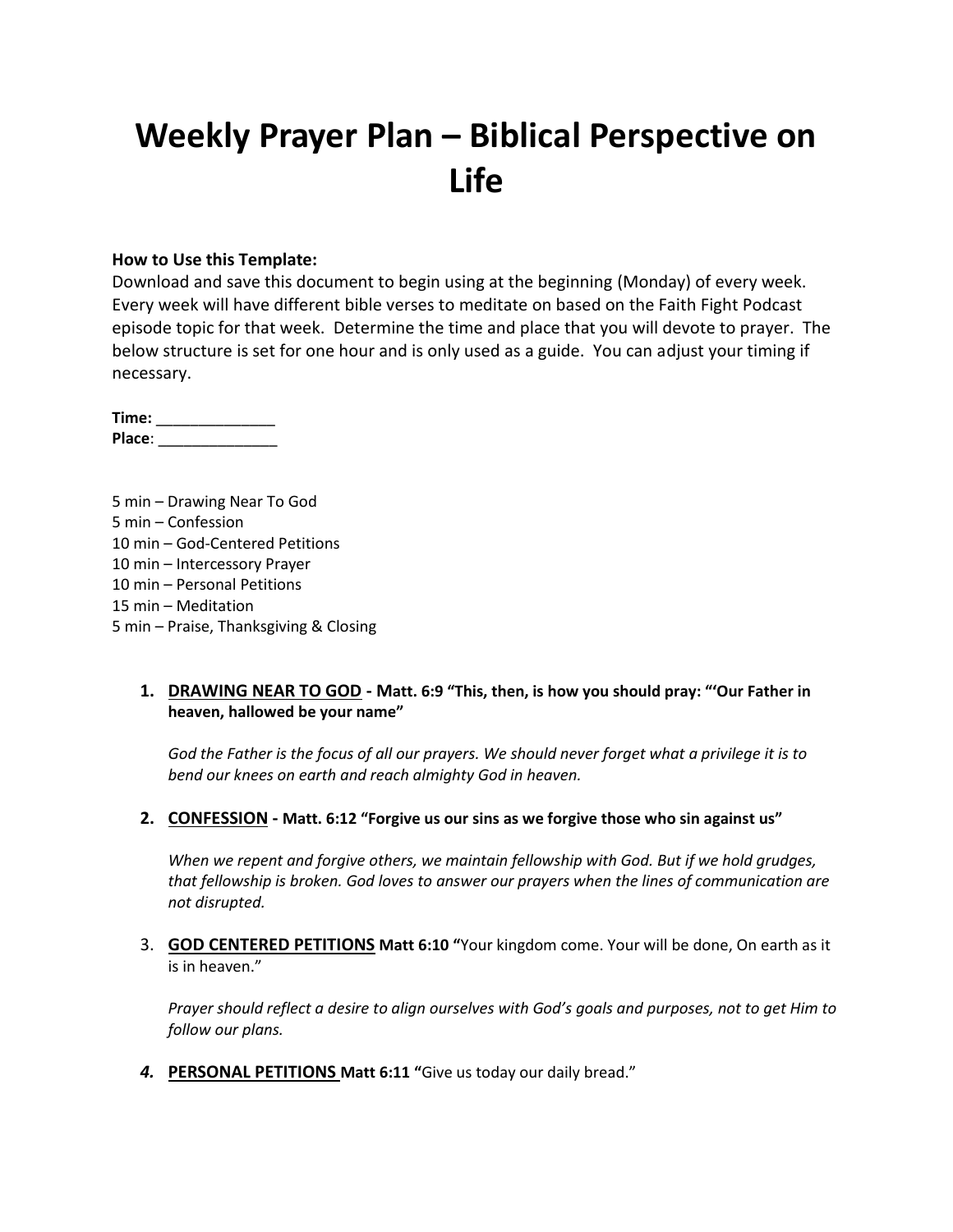*We are dependent upon the Lord for our needs and He wants us to come to Him with our requests.*

5. **MEDITATION Joshua 1:8** "Keep this Book of the Law always on your lips; meditate on it day and night, so that you may be careful to do everything written in it. Then you will be prosperous and successful."

*Meditation is thinking about the word of God to understand what it means in the context of the scripture and how it can apply to your life today. The Word of God is powerful enough to still be relevant in your life today even though it was written thousands of years ago.*

#### **Read through the scripture passages for today as listed below:**

Meditational Verses Monday: Ephesians 2:1-10 Tuesday: Galatians 6:7:10 Wednesday: Hebrews 11:24-26 Thursday: 2 Corinthians 10:4-6 Friday: Matthew 5:43-45 Saturday: Isaiah 55:8-9 Sunday: Romans 12:19-21

**Once you have read the scripture for today, write down your answer to the questions below or any other insight/revelation that you receive in your prayer journal.** 

- 1. Is there a promise to claim?
- 2. Is there a lesson to learn?
- 3. Is there a blessing to enjoy?
- 4. Is there a command to obey?
- 5. Is there a sin to avoid?
- 6. Is there a new thought to carry with me?
- **6. PRAISE & THANKSGIVING 1 John 5:14-15** "This is the confidence we have in approaching God: that if we ask anything according to his will, he hears us. And if we know that he hears us whatever we ask—we know that we have what we asked of him."

We can end our prayer time with confidence that God has heard our prayer and will *answer in His perfect timing. Demonstrate your faith in Him by showing thanks before you see the answer to your prayers.*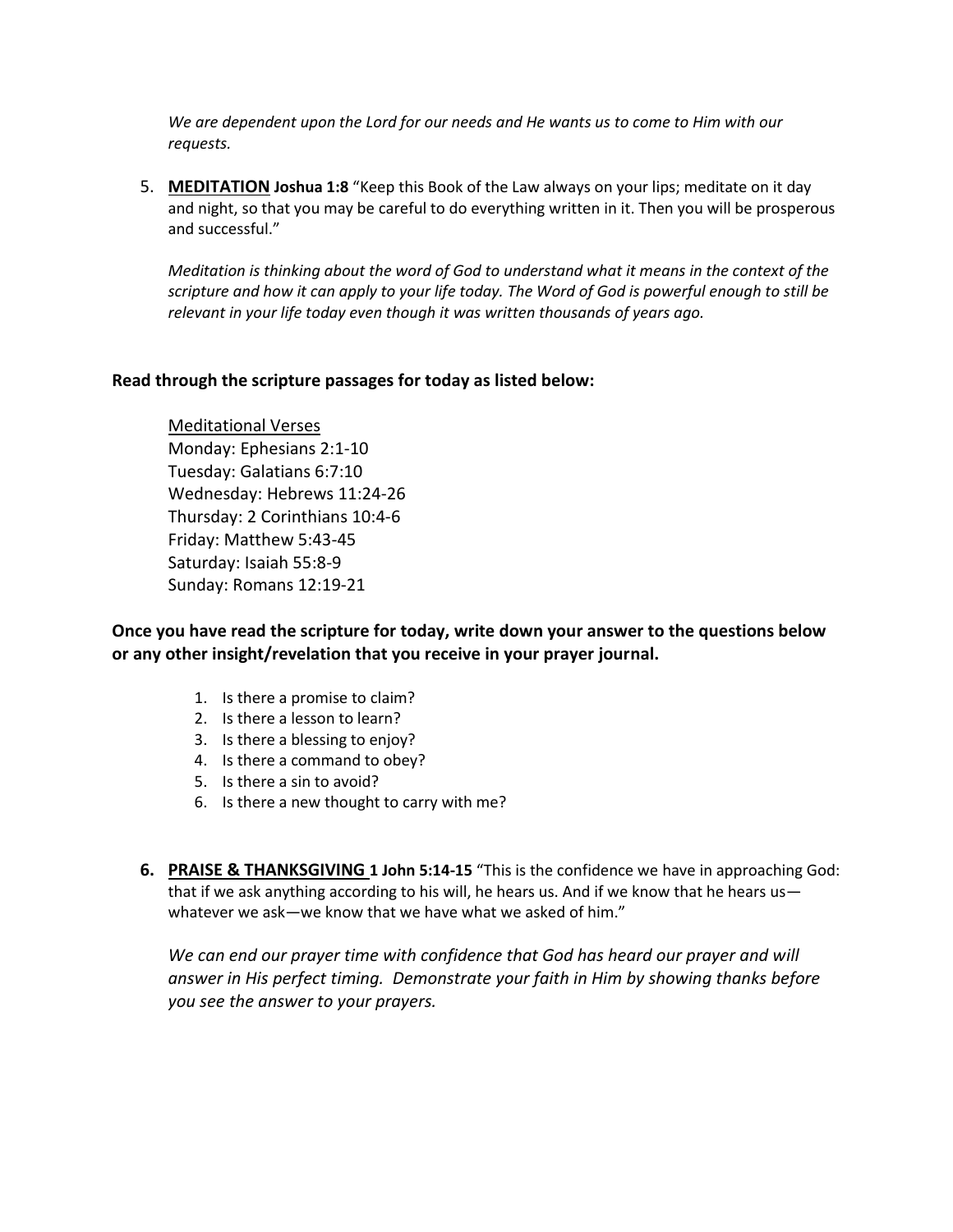# **Notes & Bible Verses - Biblical Perspective on Life**

Our perspective on life is determined by what we have learned over the course of our lives. If someone has experienced war, fighting and inequality then the perspective that they have throughout their life will reflect that. As believers it's important for us to live our lives with a biblical perspective or Christian world view in order to grow and mature as God intends us to. So today I'm going to go over a few verses that will help us to have the correct biblical perspective on life.

#### **We are seated with Christ**

And God raised us up with Christ and seated us with him in the heavenly realms in Christ Jesus, in order that in the coming ages he might show the incomparable riches of his grace, expressed in his kindness to us in Christ Jesus. - *Ephesians 2:6-7 NIV*

God relocated us to sit with Christ Jesus when we accepted Him as our saviour. This is how we have access to all our spiritual privileges and it is given to us through Gods grace. As we live our lives we need to remember where we are seated and know that we have so many privileges because of it. Maybe I'll do a future episode on our privileges that we have being seated with Christ. Subscribe.

## **When you have a need, give.**

"Give, and it will be given to you. A good measure, pressed down, shaken together and running over, will be poured into your lap. For with the measure you use, it will be measured to you." *- Luke 6:38 NIV*

Let us not become weary in doing good, for at the proper time we will reap a harvest if we do not give up. Therefore, as we have opportunity, let us do good to all people, especially to those who belong to the family of believers. - *Galatians 6:9-10 NIV*

This is a spiritual principle that never fails. Whatever you sow, you will also reap. It will also be multiplied back onto you. So if there is a need in your life, you can sow a seed and give something to someone else. Do good towards others and it will be done back onto you.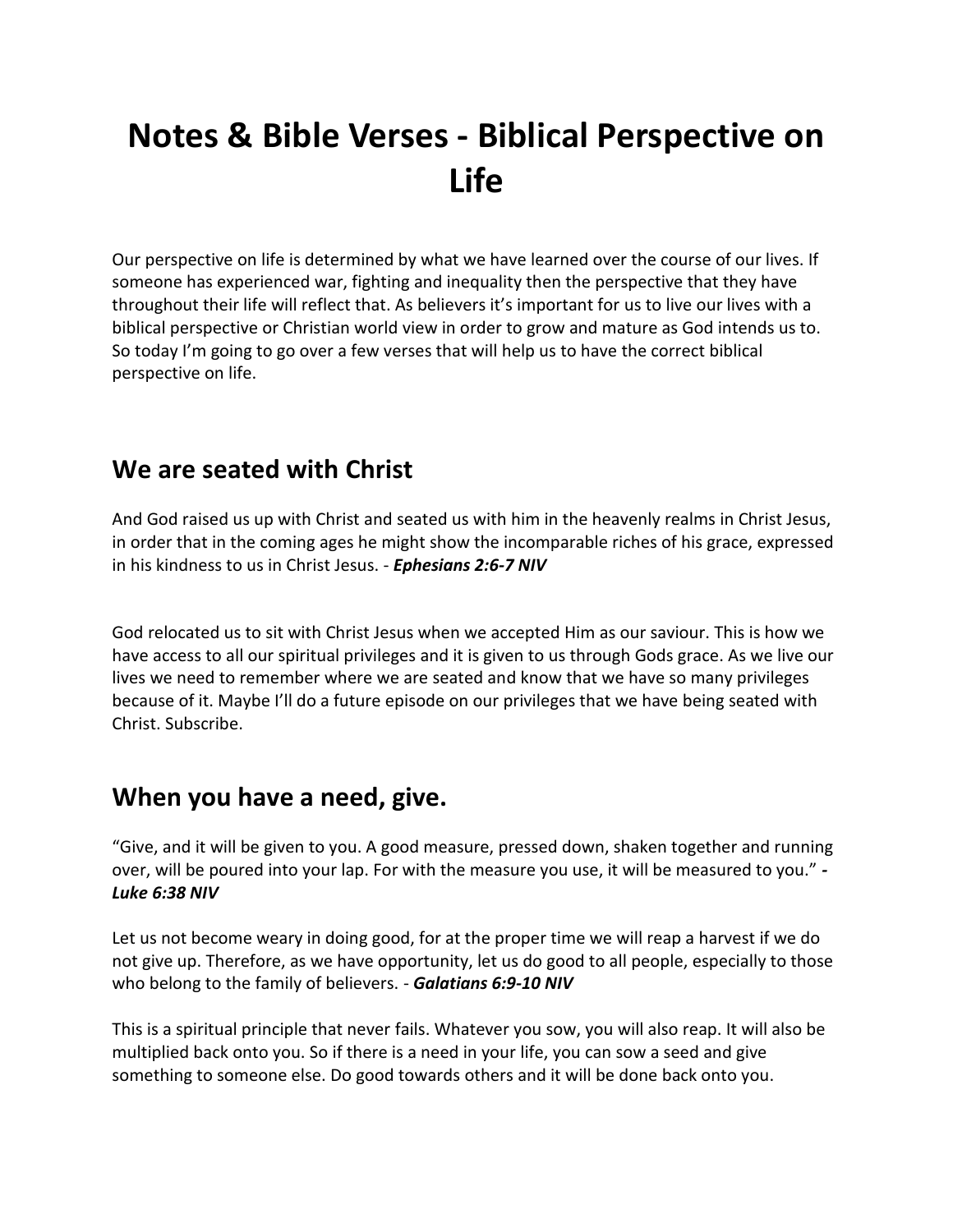### **Pleasure of sin are only for a moment**

By faith Moses, when he had grown up, refused to be known as the son of Pharaoh's daughter. He chose to be mistreated along with the people of God rather than to enjoy the fleeting pleasures of sin. - *Hebrews 11:24-25 NIV*

Moses realized that sin, though it may be pleasurable, it only last for a moment and always comes with negative consequences. As believers we all need to remember that sin only makes you feel good for a moment. Then guilt, condemnation and shame start to flood your emotions immediately after. This is the devils plan to cause you to feel like you are not worthy of Gods love. Remember, the pleasures of sin are only for a moment, then the negative consequences will last a lot longer after that.

### **Hold on to the promises of God**

So do not throw away your confidence; it will be richly rewarded. You need to persevere so that when you have done the will of God, you will receive what he has promised. - *Hebrews 10:35- 36 NIV*

God always keeps his promises. But first we need to make sure that we do his will. Your obedience is required to receive Gods promises. As you are walking obediently, keep the promise in the forefront of your mind so you can stay focused on completing Gods will. Don't abandon your faith in hard times or persecution. God will richly reward you.

## **Set your mind on heavenly things**

For our light and momentary troubles are achieving for us an eternal glory that far outweighs them all. So we fix our eyes not on what is seen, but on what is unseen, since what is seen is temporary, but what is unseen is eternal. - *2 Corinthians 4:17-18 NIV*

Since, then, you have been raised with Christ, set your hearts on things above, where Christ is, seated at the right hand of God. Set your minds on things above, not on earthly things. For you died, and your life is now hidden with Christ in God. - *Colossians 3:1-3 NIV*

By faith we understand that the universe was formed at God's command, so that what is seen was not made out of what was visible. - *Hebrews 11:3 NIV*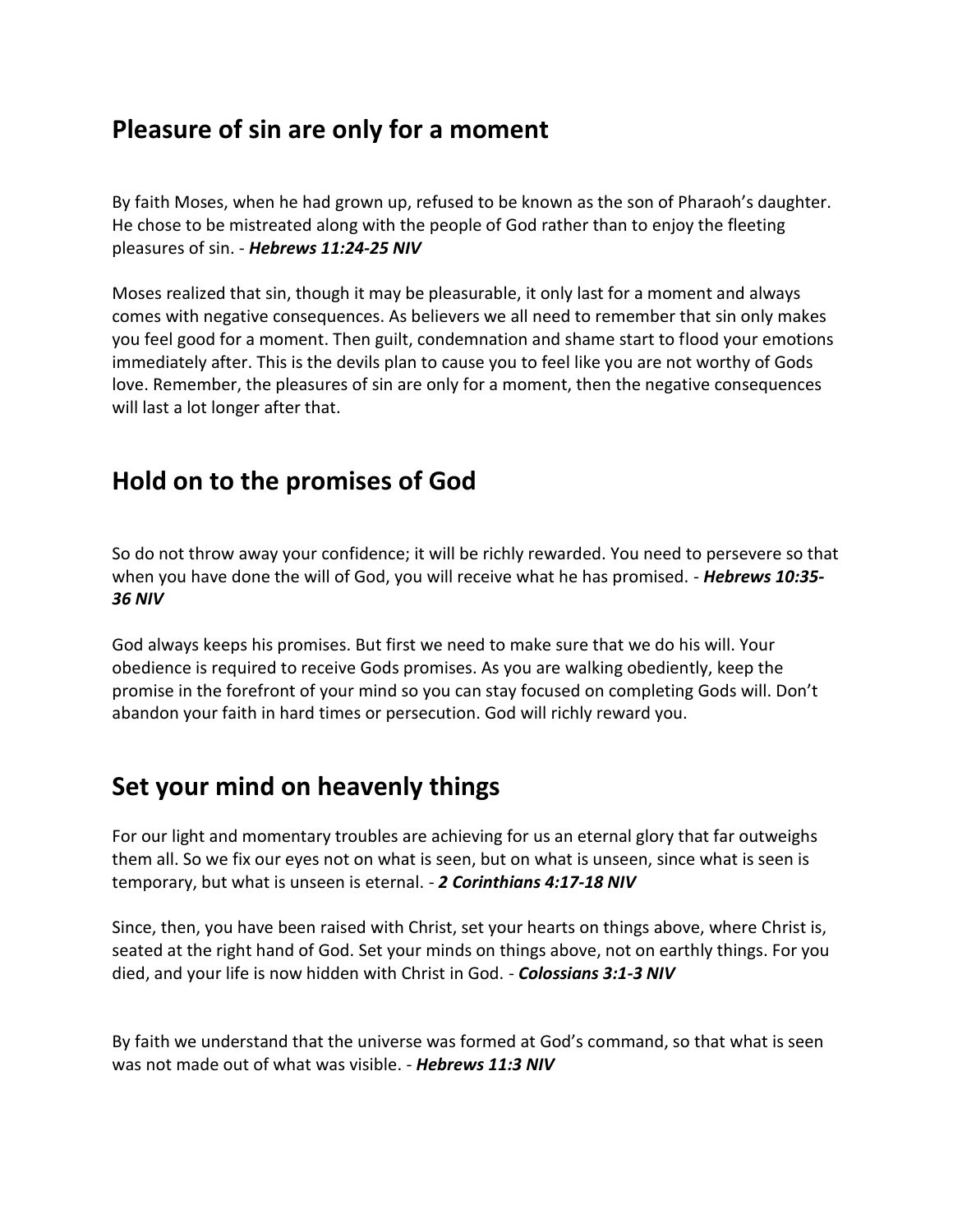It's really hard to comprehend this. But everything that you can see is temporary and is subject to change at any moment. I would challenge you to find something that proves that statement false. The things that you cannot see are things that remain forever. An eternal perspective gives believers the ability to handle the struggles of this life. So have confidence in the permanence of the things you cannot see that have been written in the bible.

#### **Gods ways and thoughts are higher than ours**

"For my thoughts are not your thoughts, neither are your ways my ways," declares the Lord. "As the heavens are higher than the earth, so are my ways higher than your ways and my thoughts than your thoughts. - *Isaiah 55:8-9 NIV*

Gods perspective is not our perspective. He knows everything and we can't even conceive how much that actually is. This is why Gods ways are higher than our ways. He's just operating with way more information than we are. So we shouldn't question God when things happen to us.

### **Words have creative power**

The tongue has the power of life and death, and those who love it will eat its fruit. - *Proverbs 18:21 NIV*

Through our tongue we have the ability to create. Just as God spoke in Genesis 1 and created the universe so to we have that ability. We are made in his likeness and his image. Be careful the words that you release from your mouth. You will create any situation in your life that you repeat over and over with careless words.

## **There is an ongoing spiritual battle**

For our struggle is not against flesh and blood, but against the rulers, against the authorities, against the powers of this dark world and against the spiritual forces of evil in the heavenly realms. - *Ephesians 6:12 NIV*

The weapons we fight with are not the weapons of the world. On the contrary, they have divine power to demolish strongholds. We demolish arguments and every pretension that sets itself up against the knowledge of God, and we take captive every thought to make it obedient to Christ. And we will be ready to punish every act of disobedience, once your obedience is complete. - *2 Corinthians 10:4-6 NIV*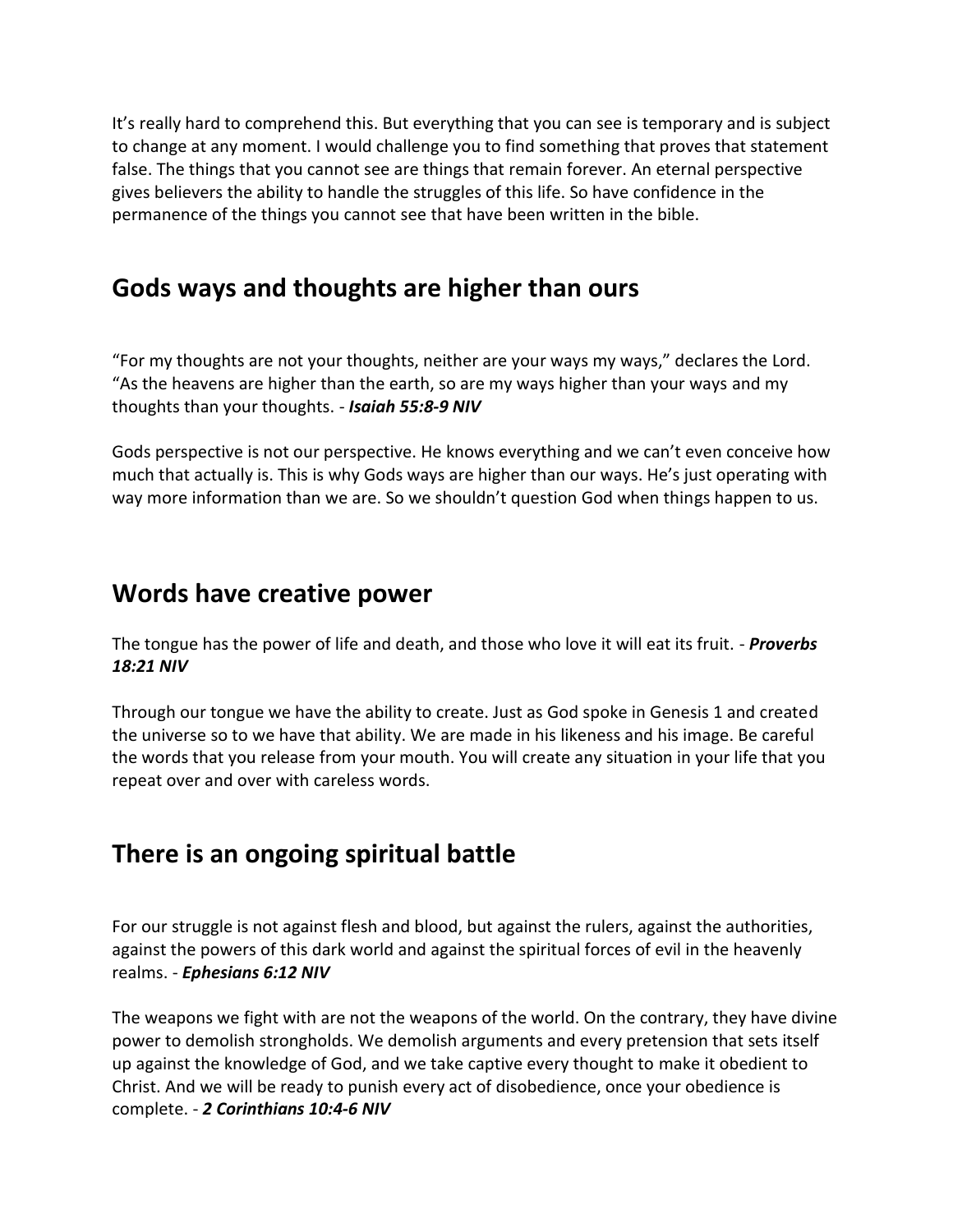If you don't think there is a devil coming after you, you've already lost the battle. The battle the enemy is waging against us is to block the knowledge of the God from penetrating the minds and lives of people. If the enemy can keep people from knowing the truth about all we have in Jesus that he is winning the battle. When you are truly following God and his word, you will take every thought captive and make it obedient to the word of God. This means to measure up that thought against the Word. And if it's against the word of God, don't meditate on it.

#### **Love your enemy**

"You have heard that it was said, 'Love your neighbor and hate your enemy.' But I tell you, love your enemies and pray for those who persecute you, that you may be children of your Father in heaven. He causes his sun to rise on the evil and the good, and sends rain on the righteous and the unrighteous. - *Matthew 5:43-45 NIV*

Do not take revenge, my dear friends, but leave room for God's wrath, for it is written: "It is mine to avenge; I will repay," says the Lord. On the contrary: "If your enemy is hungry, feed him; if he is thirsty, give him something to drink. In doing this, you will heap burning coals on his head." Do not be overcome by evil, but overcome evil with good. *- Romans 12:19-21 NIV*

To love your enemies is to reflect the character of our Heavenly Father. By loving and praying for our enemies we can overcome evil with good. It's important to forgive for a few reasons.

- 1. Forgiveness may break a cycle of retaliation.
- 2. It may make the enemy feel compelled to change their ways.
- 3. Repaying evil hurts you as much as it hurts your enemy.

Even if your enemy never repents, by forgiving them it frees you from the heavy load of bitterness.

## **Every challenge will make you better**

And we know that in all things God works for the good of those who love him, who have been called according to his purpose. - *Romans 8:28 NIV*

By having the perspective that God will work out everything for good we can be confident that there will be some good that comes out of even bad situations. During these uncomfortable bad situations we need to pray and ask God what is he trying to show us or help us to learn so